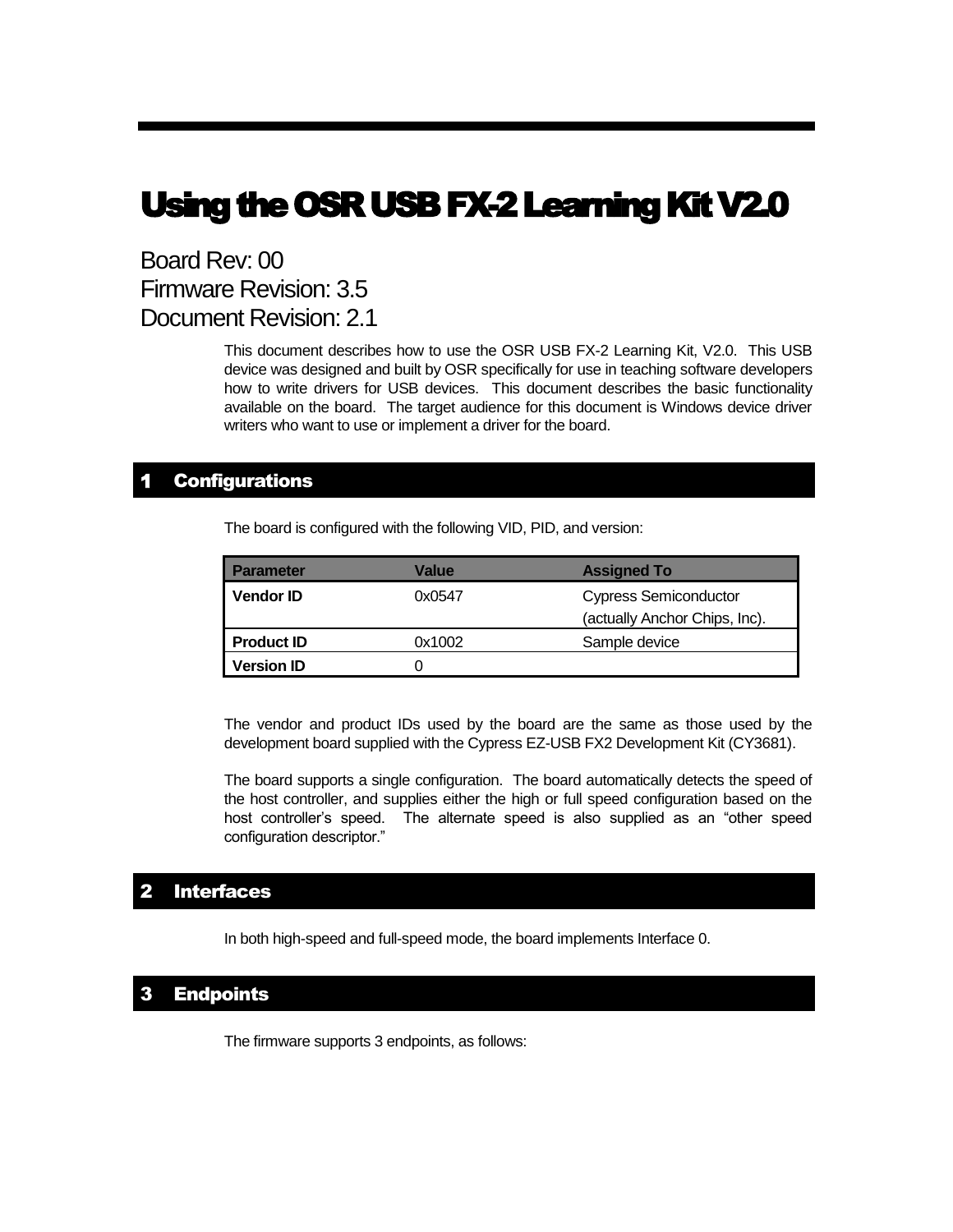| <b>Number</b> | Endpoint EP Type and Use         | <b>Packet Size in</b><br><b>FULL SPEED</b> | <b>Packet Size in</b><br><b>HIGH SPEED</b> |
|---------------|----------------------------------|--------------------------------------------|--------------------------------------------|
|               | Interrupt, IN from board to host | 1 byte                                     | 1 byte                                     |
| 6             | Bulk, OUT from host to board     | 64                                         | 512                                        |
|               | Bulk, IN from board to host      | 64                                         | 512                                        |

Endpoint number 1 is used to indicate the state of the 8-switch switch-pack on the OSR USB-FX2 board. A single byte representing the switch state is sent (a) when the board is first stated, (b) when the board resumes after selective-suspend, (c) whenever the state of the switches is changed.

Endpoints 6 and 8 perform an internal loop-back function. Data that is sent to the board at EP6 is returned to the host on EP8.

Additional information about the how each endpoint works is provided in the following sections.

### 3.1 Endpoint 1 - Interrupt Endpoint Packet Format

The board sends an 8-bit value that represents the state of the switches on the switch pack from EP1. No more than 1 byte of data is ever sent at one time. The switch pack value is sent on startup, resume from suspend, and whenever the switch pack setting changes. Note that the firmware *does not de-bounce* the switch pack, so unless the switches are very quickly and firmly switched, one switch change can result in multiple bytes being sent.

Note that the bits indicating the switches are backwards with respect to the numbers on the switch pack. That is, the value that's sent in bit 0 by the firmware reflects the switch that's labeled "8" on the switch pack.

Endpoint one is single buffered. That is, the firmware will buffer the information from exactly one switch pack transition, and the switch pack's state is not queried again until the buffered transition data is read by the client driver.

The best strategy to use in implementing client driver support for this feature is to always have a small number of reads for EP1 data queued.

## 3.2 Endpoint 6 and 8 Bulk Packet Format

The board receives data on EP6 and sends the same data back on EP8. The board does not change the values of the data that it receives on EP6, and does not internally create any data on EP8. Thus, the board performs a pure EP6 to EP8 loop-back operation.

The maximum packet size accommodated by EP6 and EP8 depends on the speed at which the board is operating. When operating in full speed, the maximum packet size is 64 bytes. When operating in high speed, the maximum packet size is 512 bytes.

Endpoint 6 and endpoint 8 are always double buffered. This means, for example, that up to 4 data packets (of any size, up to the maximum packet size) can be sent to EP6 before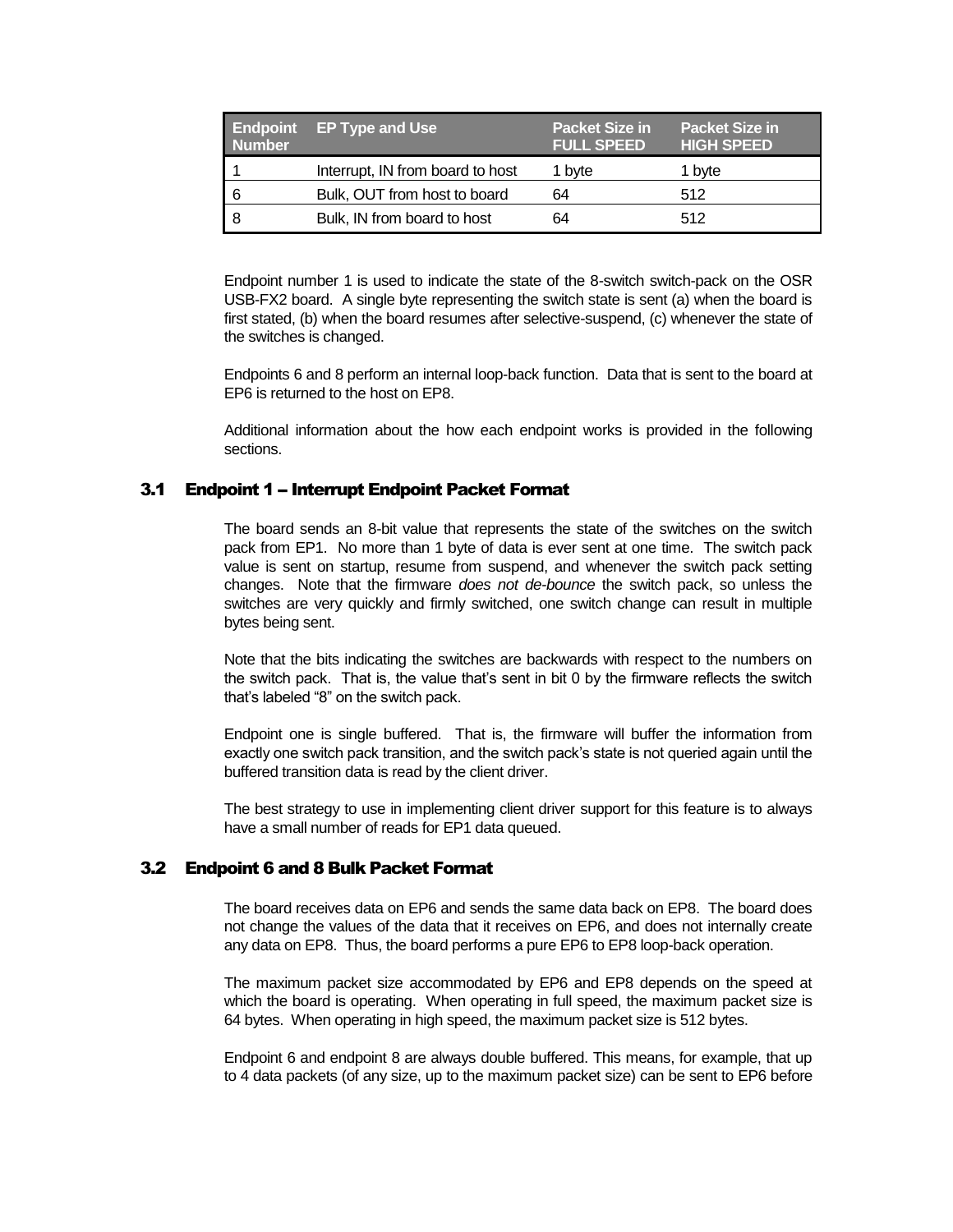any data is read on EP8. The buffering arrangement that makes this possible is illustrated in Figure 1.



#### 3.3 Figure 1 - How EP6 and EP8 Buffers Are Used

If you send 4 data packets to EP6 without issuing any reads to EP8, the first two data packets sent to EP6 will be accommodated by EP8's output buffers, and the last two data packets sent to EP6 will be buffered in EP6's input buffers. If you attempt to send a  $5<sup>m</sup>$ data packet from the client driver to EP6 without sending any reads to EP8, the write request will wait in the Windows host (bus) driver until EP6 buffer space is available on the board. This buffering scheme applies regardless of the number of bytes that you send per packet. Even a packet that's one byte long will consume one complete endpoint buffer.

Continuing with this example, if you have sent 4 data packets to EP6, and then you issue a read to EP8, the contents of the first data packet sent to EP6 will be returned on EP8. As a result of the read to EP8, one endpoint buffer is again available on EP6.

## 4 Board LED Displays

The OSR FX2 firmware uses the LED displays on the board as described in this section.

#### 4.1 7-Segment LED display

During initialization, the board displays the firmware major and minor revision numbers in the LED, 1 digit at a time, with a 500ms wait between digits.

After the firmware revision has been displayed, the firmware puts an "F" or "H" in the display to indicate whether the board firmware is running in full or high speed mode, respectively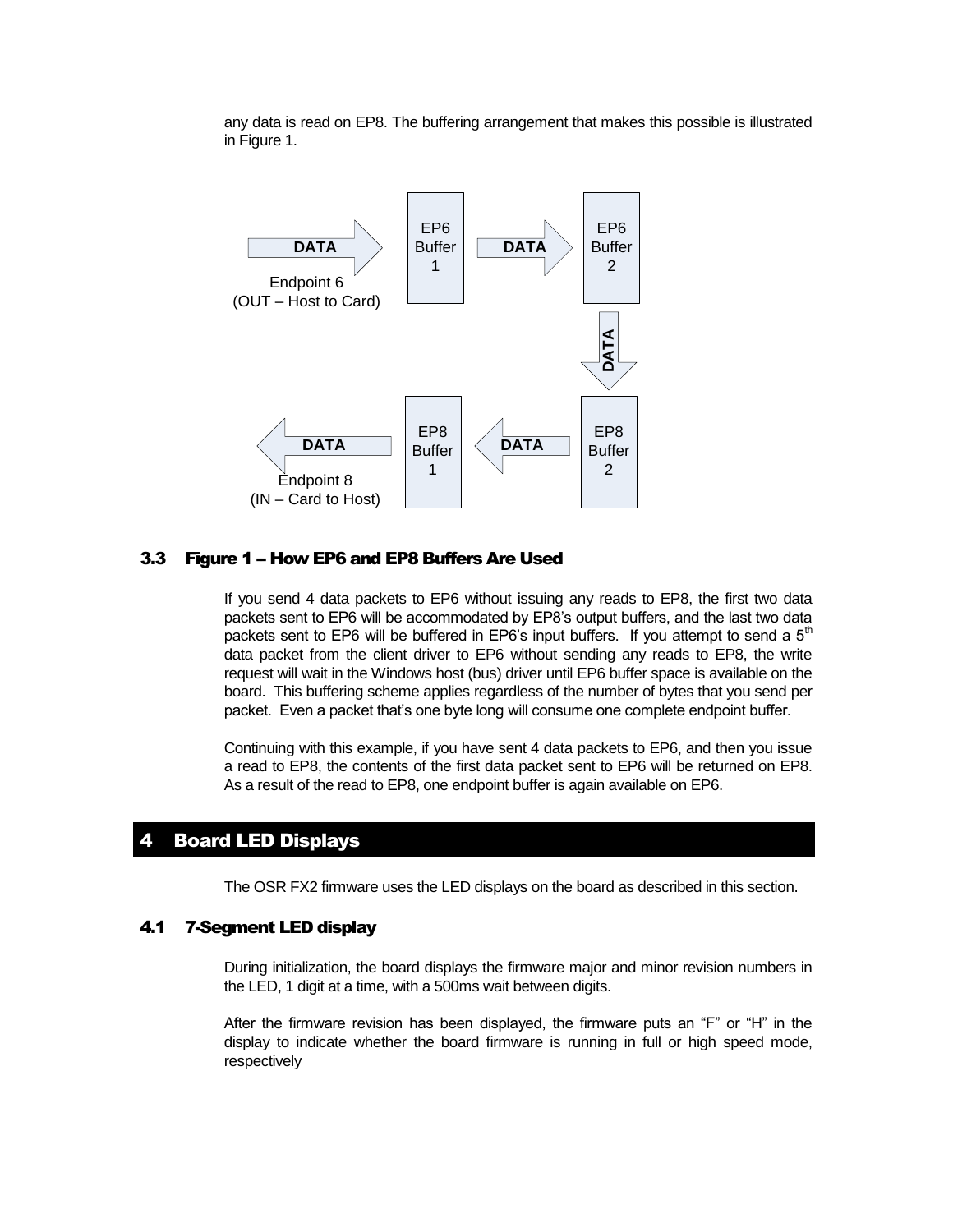Whenever the device is put into a selective suspend state by the USB Driver, the firmware will display a "S" in the 7-Segment display. When the board is returned to active state from suspended state, the firmware displays an "A" (for "active") in the 7-segment display.

The 7-Segment display can also be set or read by the client driver using vendorcommands described later in this document.

## 4.2 LED Bar Graph Display

The LED bar graph display is used by default to indicate bulk packet activity. One light is lit on the LED bar graph for each 10 bulk packets that the board transmits. From 0 to 8 LED segments are displayed (note that top 2 LED segments are never lit, because they're not connected to anything on the board). After all 8 LEDs have been lit, the display wrapsaround to no LEDs being lit.

The contents of the bar graph can also be set or read by the client driver using vendor commands described later in this document.

## **Vendor Commands**

The firmware supports a number of vendor specific commands which allow a driver to query the state of LEDs and switches as well as modify the state of LEDs.

Below, Figure 2 gives a general layout of the device, its various LEDs, Switches and Segmented LEDs. The reader should note the numbering on the various LEDs, Switches and Segmented LED because the input and returned bitmasks represent their placement on the device.

Three cases are specifically worth noting:

- The numbering of the LEDs in the bar graph block is not intuitive. When reading the state of the LEDs a returned value of 0x08, indicates that "LED 1" is on, whereas a returned value of 0x10, indicates that "LED 2" is on. The numbering shown in Figure 2 should make this clear. In case you didn't see it mentioned above, the top to LEDs in the bar graph aren't connected to anything... so you won't be able to light them.
- The switch numbers, as addressed by the device firmware, are reversed from the number printed on the switch pack on the board. For example, a returned value of 0x01 indicates that Switch 1 is toggled, even though it is numbered "8" on the switch pack on the board. Again, the numbering shown in Figure 2 shows the actual number used by the firmware.
- For the 7-segment display, the hex values shown in Figure 2 correspond to the value to be passed to the board to light the indicated segment of the display. For example, to display a "1" in the display, you'd want to light the two right-most vertical display segments. To light these two segments, send the value 0x6, which is 0x02 (to light the top right-most vertical bar) OR'ed with 0x04 (to light the bottom right-most vertical bar). If you're wondering what the funny little block with the value 0x08 is on diagram, it's for the decimal point. So, actually, it's an 8 segment display, isn't it.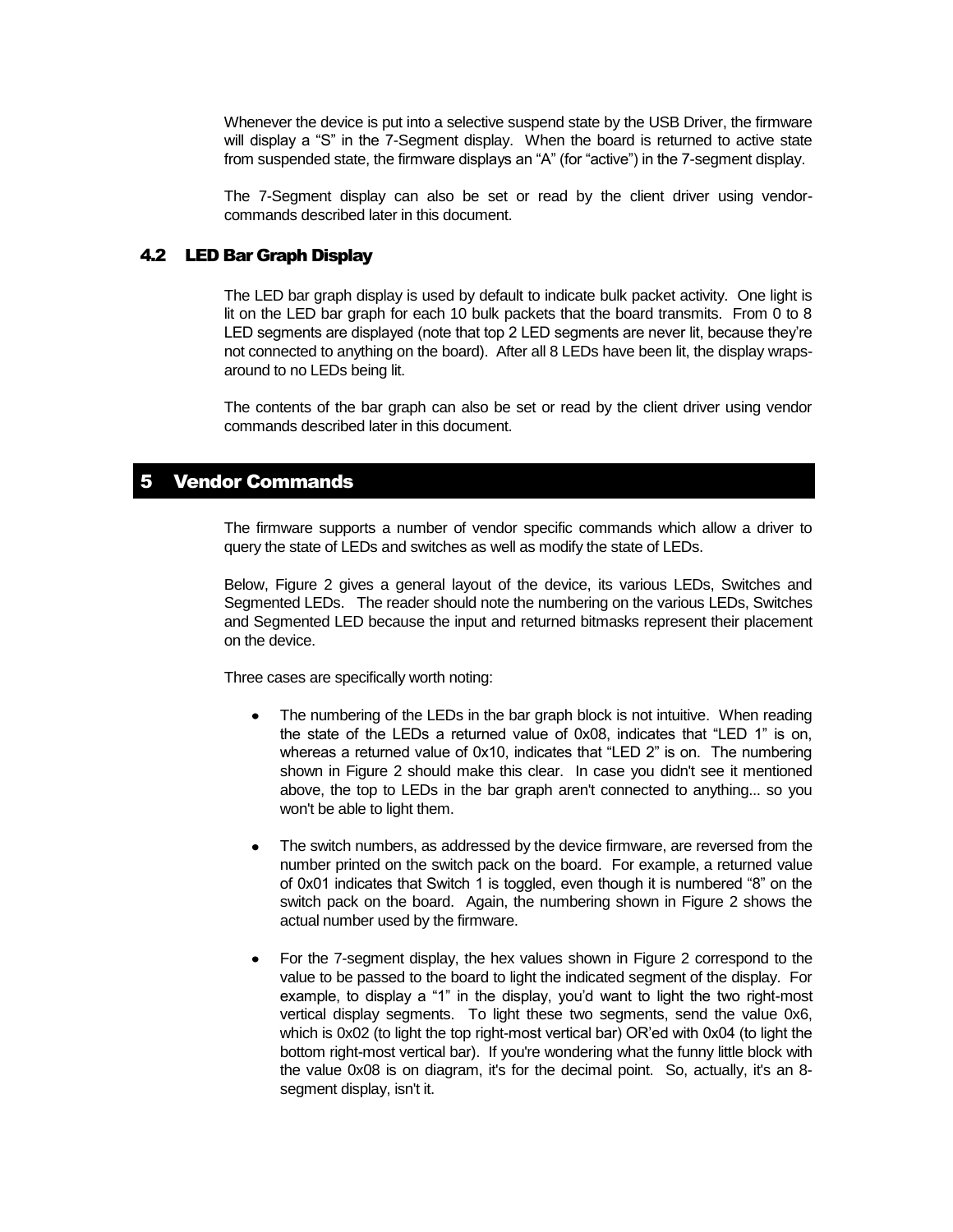

Figure 2 - OSR FX2 Device Layout

The Vendor commands are built, by the driver, using the **UsbBuildVendorRequest** routine. The routine is defined as follows:

```
VOID
UsbBuildVendorRequest(
   IN PURB Urb,
   IN USHORT Function,
   IN USHORT Length,
   IN ULONG TransferFlags,
   IN UCHAR ReservedBits,
   IN UCHAR Request,
   IN USHORT Value,
   IN USHORT Index,
   IN PVOID TransferBuffer OPTIONAL,
   IN PMDL TransferBufferMDL OPTIONAL,
   IN ULONG TransferBufferLength,
   IN PURB Link OPTIONAL,
);
```
All vendor commands are issued with the USB function **URB\_FUNCTION\_VENDOR\_DEVICE**, the commands and their requirements are listed below: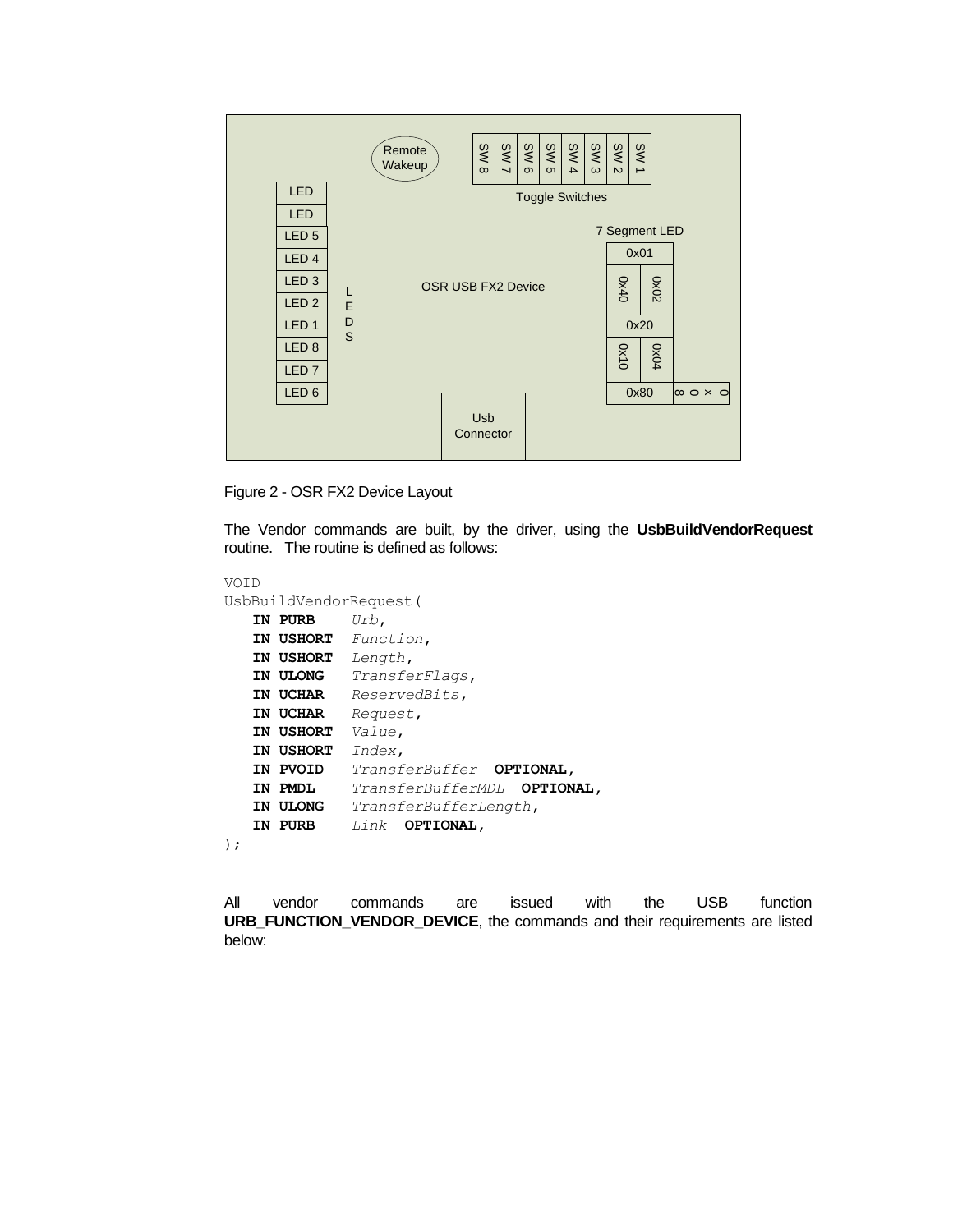| <b>Vendor Command</b>                                                                                                    | <b>Driver Input</b><br><b>Requirements</b>                                 | <b>Driver Output</b>                                                     |
|--------------------------------------------------------------------------------------------------------------------------|----------------------------------------------------------------------------|--------------------------------------------------------------------------|
| 0xD4 - READ 7 SEGMENT DISPLAY                                                                                            | None.                                                                      | Transfer Buffer = segmented LED<br>bits, returned as a UCHAR value       |
| Placed in Request Field.                                                                                                 |                                                                            | $TransferBufferLength = size of$                                         |
| Reads the current state of the 7-<br>segment display                                                                     |                                                                            | <b>Buffer containing State</b>                                           |
| 0xD6 - READ SWITCHES                                                                                                     | None.                                                                      | Transfer Buffer = switch bitmask,<br>returned as a UCHAR value.          |
| Placed in Request Field.                                                                                                 |                                                                            | $TransferBufferLength = size of$                                         |
| Reads the state of all switches on the<br>board and returns a state bitmask.                                             |                                                                            | <b>Buffer containing State</b>                                           |
| 0xD7 – READ BARGRAPH DISPLAY                                                                                             | None.                                                                      | Transfer Buffer = LED bitmask,<br>returned as a UCHAR value.             |
| Placed in Request Field.                                                                                                 |                                                                            | $TransferBufferLength = size of$                                         |
| Reads the state of the LEDs in the<br>bargraph display on the board and<br>returns a state bitmask.                      |                                                                            | <b>Buffer containing State</b>                                           |
| 0xD8 - SET BARGRAPH DISPLAY                                                                                              | Value = $LED$ BitMask<br>(UCHAR Value)                                     | None.                                                                    |
| Placed in Request Field.                                                                                                 | Bits $0 - 7$ ,                                                             |                                                                          |
| Sets the state of all LEDs on the board<br>via an input bitmask.                                                         | corresponding to<br>segments of display<br>to light. See Figure 1.         |                                                                          |
| 0xD9 - IS HIGH SPEED                                                                                                     | None.                                                                      | Transfer Buffer = Speed                                                  |
| Placed in Request Field.                                                                                                 |                                                                            | State: $1 = HighSpeed, 0 = Full$<br>Speed, returned as a UCHAR<br>value. |
| Returns the state of the device, for use<br>on early Win2K systems that do not<br>support bus driver's standard feature. |                                                                            | TransferBufferLength = size of<br><b>Buffer containing State</b>         |
| 0xDB - SET 7 SEGMENT DISPLAY                                                                                             | Value $=$ LED<br>BitMask, (UCHAR                                           | None.                                                                    |
| Placed in Request Field.                                                                                                 | Value)                                                                     |                                                                          |
| Sets the state of the 7-segment LED<br>display on the board via an input<br>bitmask.                                     | Bits $0 - 7$ ,<br>corresponding to<br>segments to light (see<br>Figure 1). |                                                                          |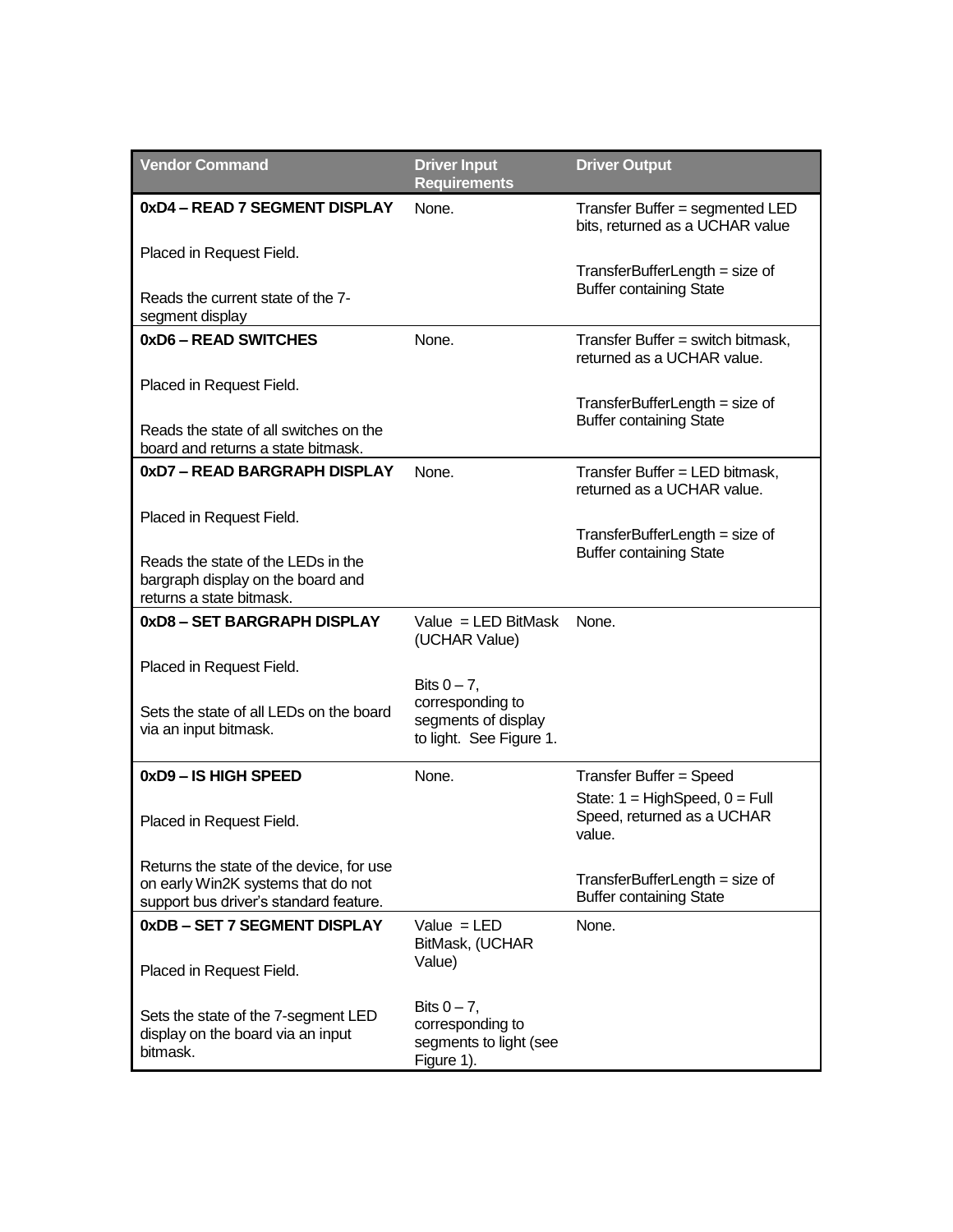## 6 Advanced Usage Information

This section describes advanced information about how the board can be used. You do not have to read this section if you are only interested in knowing the information that's required to write a driver for the OSR USB FX2.

The OSR USB FX2 device is loosely based on the development board supplied with the Cypress EZ-USB FX2 Development Kit (CY3681). You can optionally use the Cypress demo driver EZUSBDRV.SYS to control the OSR USB FX2 board, because the board uses the Cypress USB FX2 chipset and the OSR board's vendor ID and product ID are identical to that of the Cypress development board.

#### **Important Note Using Cypress EZUSBDRV.SYS and Other Cypress Software**

OSR does not endorse, nor do we recommend, that you use the Cypress demonstration driver with this board. Our experience with the EZUSBFX2 driver has not been very good, and we have experienced numerous system crashes when using it.

OSR does not provide support for, or assistance with using, any Cypress software including the EZUSBDRV or its associated applications.

Because the board is compatible with the Cypress USB driver, you can also use it with the test applications provided in the Cypress EX-USB Development Kit. This includes the Cypress EZ-USB control panel application, and the "bulk loop" sample application from the kit.

The OSR USB FX2 Learning Kit was specifically designed to allow different firmware to be downloaded to the device. If you're using the Keil uVision tools to build firmware for the device, we recommend setting the Code Range option to 0x80-0xFFF and the Xdata Range option to 0x1000 in the BL51 Locates tab of the Target Options dialog.

The OSR USB FX2 device does not support in-circuit reprogramming of the EEPROM. However, because the EEPROM is socketed, you can easily replace the EEPROM with one that you program yourself using an EPROM programmer.

Please do not even think about using the OSR USB FX2 board as a reference for any sort of hardware design. We built this board with no other goals in mind other than (a) creating a board that works for the purposes of learning how to write Windows drivers and (b) keeping the board as inexpensive as possible. In so doing, we've violated many, many, of Cypress' design recommendations.

## **Device Problems or Questions**

OSR Open Systems Resources, Inc. warrants that this board will be free of defects in materials or workmanship for a period of 30 days from purchase. We know that's not very long, but this is a development/test board, and we're selling at our cost.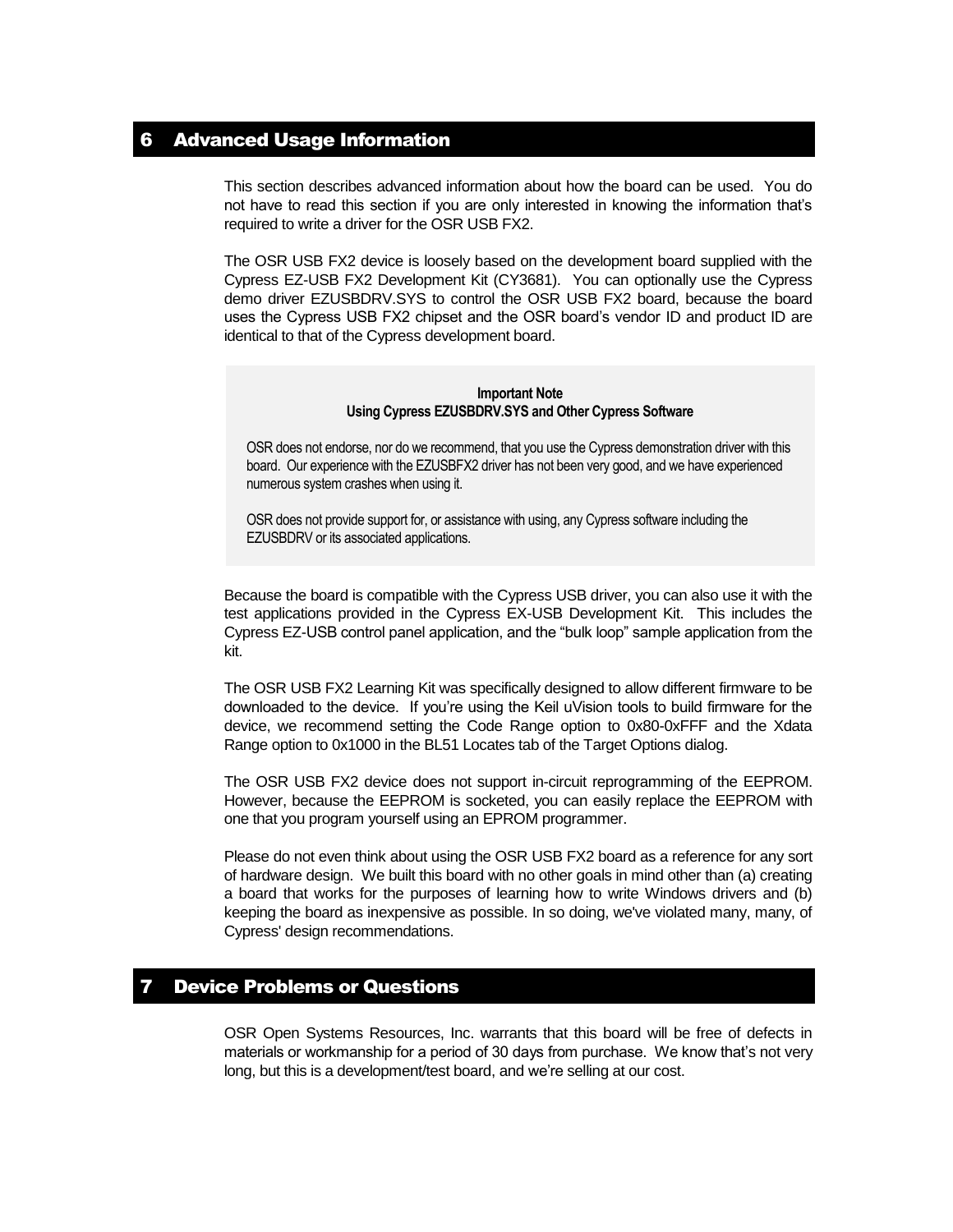Answers to questions about how to use this board that aren't answered in this document can be directed to OSR via email to [hwsupport@osr.com.](mailto:hwsupport@osr.com)

General questions about how to write device drivers, or how to debug a driver you're writing, should be directed to the NTDEV list that OSR administers. Visit the list server section of [www.osronline.com](http://www.osronline.com/) to join the list or search the archives.

We don't want to sound cruel, BUT: Unless you're one of our current or former students (who are *always* welcome to send us questions on *any* topic), please don't send us random questions asking us to help you write or debug your driver. There are thousands of you out there and only a few of us, so we can't help everybody. Please use the NTDEV list. You'll find people on that list who know more about USB drivers than we do, anyways.

## 8 Frequently Asked Questions

Since release of this device, we've gotten many questions sent to [hwsupport@osr.com,](mailto:hwsupport@osr.com) and we see some of them frequently enough that they qualify for inclusion here:

#### **Q:** *Will you guys send me the source code to the firmware on the device?*

**A:** No. It's not very different from the FX2 BULKLOOP sample in the Cypress Development Kit. It's not that we're trying to be difficult, but we just didn't write the code for external consumption, and we'd have to take all the bad words out of it first.

#### **Q:** *PLEASE?*

**A:** Sorry. No, we will not accept money (a rare statement from anyone here at OSR).

**Q:** *Will you guys send me the schematic for the device or explain the pin-outs from the chip? It's perfect for what I need, except for mumble.*

**A:** No. We didn't create this device as a cheap alternative to the Cypress USB-FX2 Development Kit. We created it as a cheap way for folks to learn how to write Windows drivers. Anyhow, if you can't figure out what pints connect to what from looking at a twosided board and reading the chip spec sheet, you really don't have any business building your own hardware.

#### **Q:** *Do you have a Linux driver for the board?*

**A:** WHO do you think you're talking to? You want a Linux driver, call the guy in Finland. But seriously, tons of people **have** told us that they've written Linux drivers for the board. Just not us and, no, we don't remember who they are so please don't ask.

**Q:** *Is there someplace I can download a Windows WDF/KMDF driver for the board?*

**A:** No. The example KMDF driver is in the WDF DDK.

**Q:** *I'd like to buy xxx boards for the folks I work with. Can I get a volume discount?*